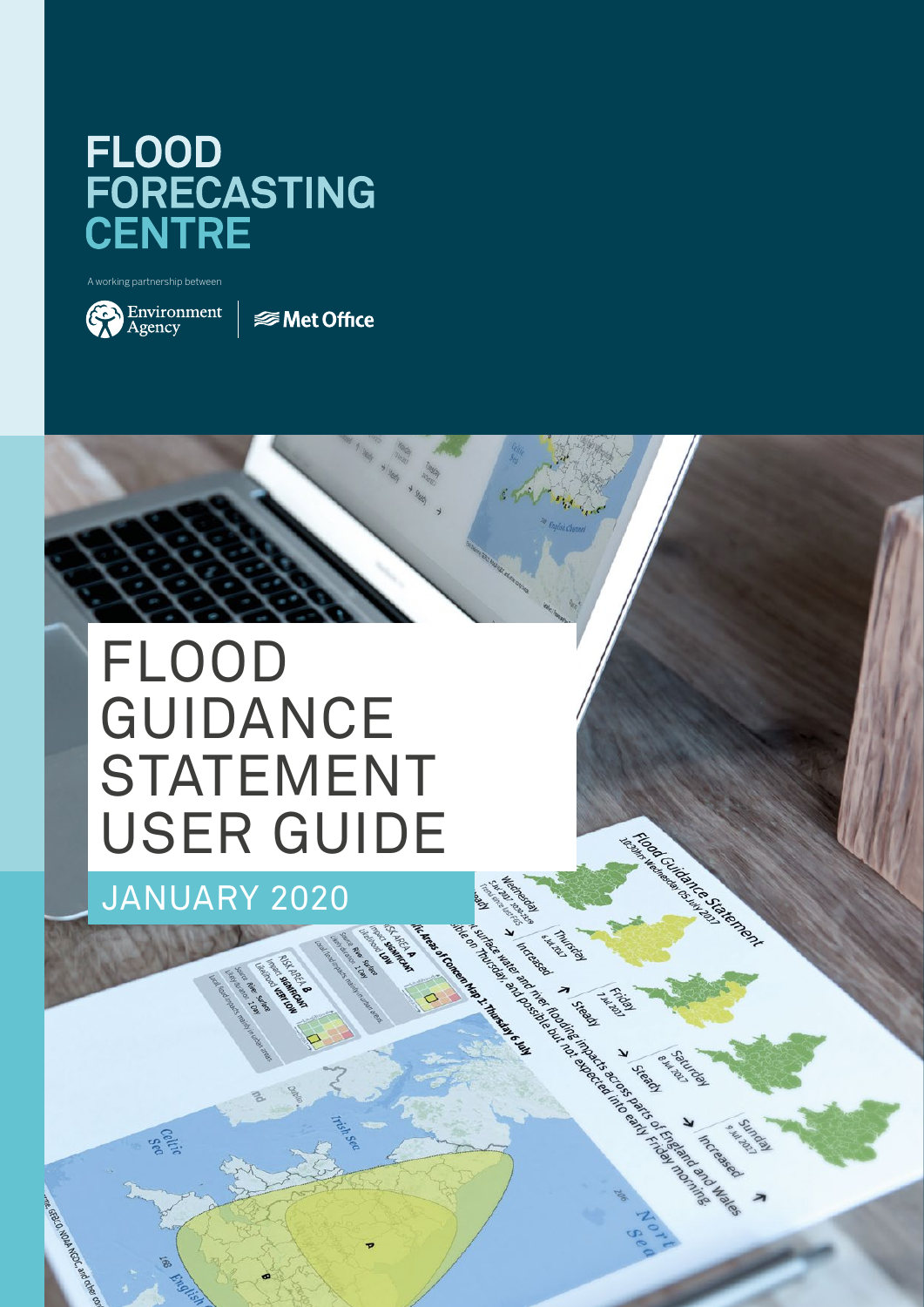## INTRODUCTION

THIS USER GUIDE HAS BEEN PRODUCED BY THE FLOOD FORECASTING CENTRE (FFC) FOR USE BY THE UK AND WELSH GOVERNMENTS AND ALL CATEGORY 1 & 2 RESPONDERS ACROSS ENGLAND AND WALES FOR WINTER 2017/18 ONWARDS.

It replaces the previous version (dated January 2017) in full, and now includes relevant parts of the 'Talking the Same Language' forecasting glossary that was available separately. We have combined and simplified these documents to make this a 'one stop shop' for information on using flood forecasts.

We welcome your feedback. Please contact us by telephone: 0300 12345 01 or email: [ffcenquiries@environment-agency.gov.uk](mailto:ffcenquiries@environment-agency.gov.uk)

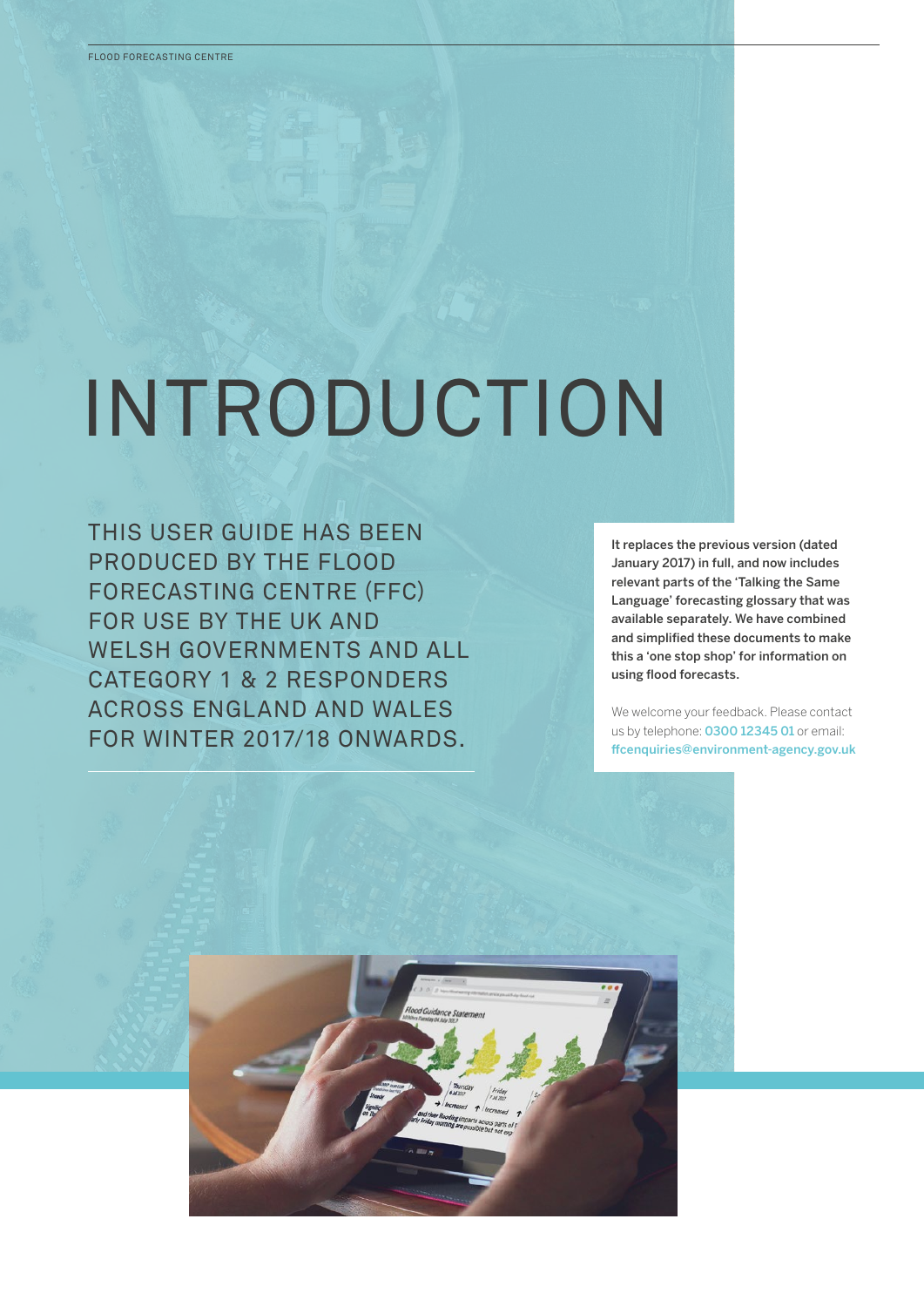## **OVERVIEW**

THE FLOOD GUIDANCE STATEMENT (FGS) PROVIDES A DAILY FLOOD RISK FORECAST FOR THE UK AND WELSH GOVERNMENTS AND CATEGORY 1 & 2 EMERGENCY RESPONDERS TO ASSIST WITH STRATEGIC, TACTICAL AND OPERATIONAL PLANNING DECISIONS.

his assessment of flood risk is shown by county and unitary authority across England and Wales over five days. It is based on a reasonable worst case scenario which identifies situations that could cause flooding, threaten communities and pose a risk to lives and livelihoods. The FGS covers all types of natural flooding – coastal/tidal, river, groundwater and surface water.

It is produced by the FFC and local Environment Agency and Natural Resources Wales flood forecasting teams, joining up national and local information. The FGS presents the best combined understanding of overall flood risk based on weatherforecasts, flood forecasts, catchment conditions and the operational status of flood defences and assets.

The FGS is issued by the FFC every day at 10:30am and at other times, day or night, if the flood risk assessment changes. It is made available on the Met Office Hazard Manager and Cabinet Office Resilience Direct systems after publication.

The FGS is supported by National and Local Flood Advisory Services. These advisory services are run as telephone conferences to initiate early discussion of flood risk. They help to ensure emergency responders receive consistent and timely information from the Met Office, FFC, Environment Agency and Natural Resources Wales. The FGS is specifically produced and circulated only to registered Category 1 and 2 emergency responders, and organisations involved in flood response. It should be used together with the Advisory Services, rather

than in isolation. We separately produce a public flood risk forecast which is available from the [Environment Agency](https://flood-warning-information.service.gov.uk/5-day-flood-risk) and [Natural](https://naturalresources.wales/flooding/5-day-flood-forecast/?lang=en)  [Resources Wales](https://naturalresources.wales/flooding/5-day-flood-forecast/?lang=en) websites and these services should be promoted to customers outside the emergency response community.

The FFC operates a 365 day 24/7 service and you can speak to us directly on 0300 1234501 to discuss the FGS. You can also contact your local Environment Agency or Natural Resources Wales flood teams or Met Office Advisor (civil contingencies) for information about the local situation.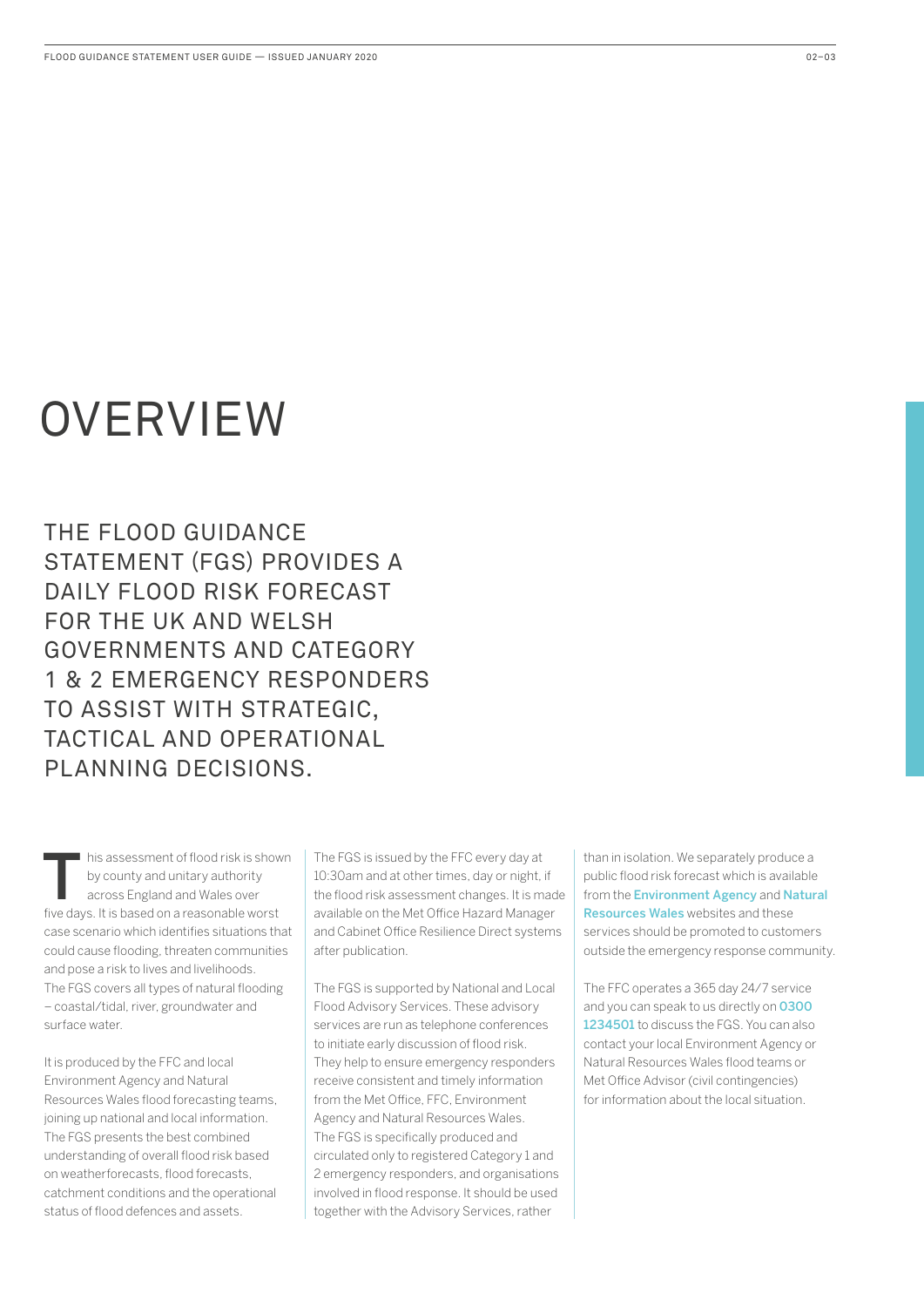## HOW TO RECEIVE AND VIEW THE FGS

THE FGS IS DISTRIBUTED VIA EMAIL AS A PDF DOCUMENT AND YOU CAN REGISTER TO RECEIVE IT [HERE.](https://www.ffc-environment-agency.fgs.metoffice.gov.uk/services/customers/new)

You can select which counties or unitary authorities you are interested in, and whether you wish to receive the FGS at different flood risk levels. We'd advise receiving the FGS at all flood risk levels so you receive all the information available in the lead up to any floods.

We encourage individuals to register rather than use generic accounts so we can maintain contact details, circulate service messages, user guide updates and customer surveys.

You can register for the Hazard Manager system to view the FGS online, together with a range of weather information [here](https://register.metoffice.gov.uk/register/hazardmanager/government.html?service=hazardmanager). The system offers you the ability to view and filter by flood source and flood impact level.

The FGS is available on Resilience Direct Maps which uses the FGS open data. Users can create a map and add the FGS Area of Concern layer. The 'Feature Info' section provides a link to the full FGS document.

We have also made the data for the FGS available as open data [here](https://api-portal.naturalresources.wales/) for England and here for Wales.

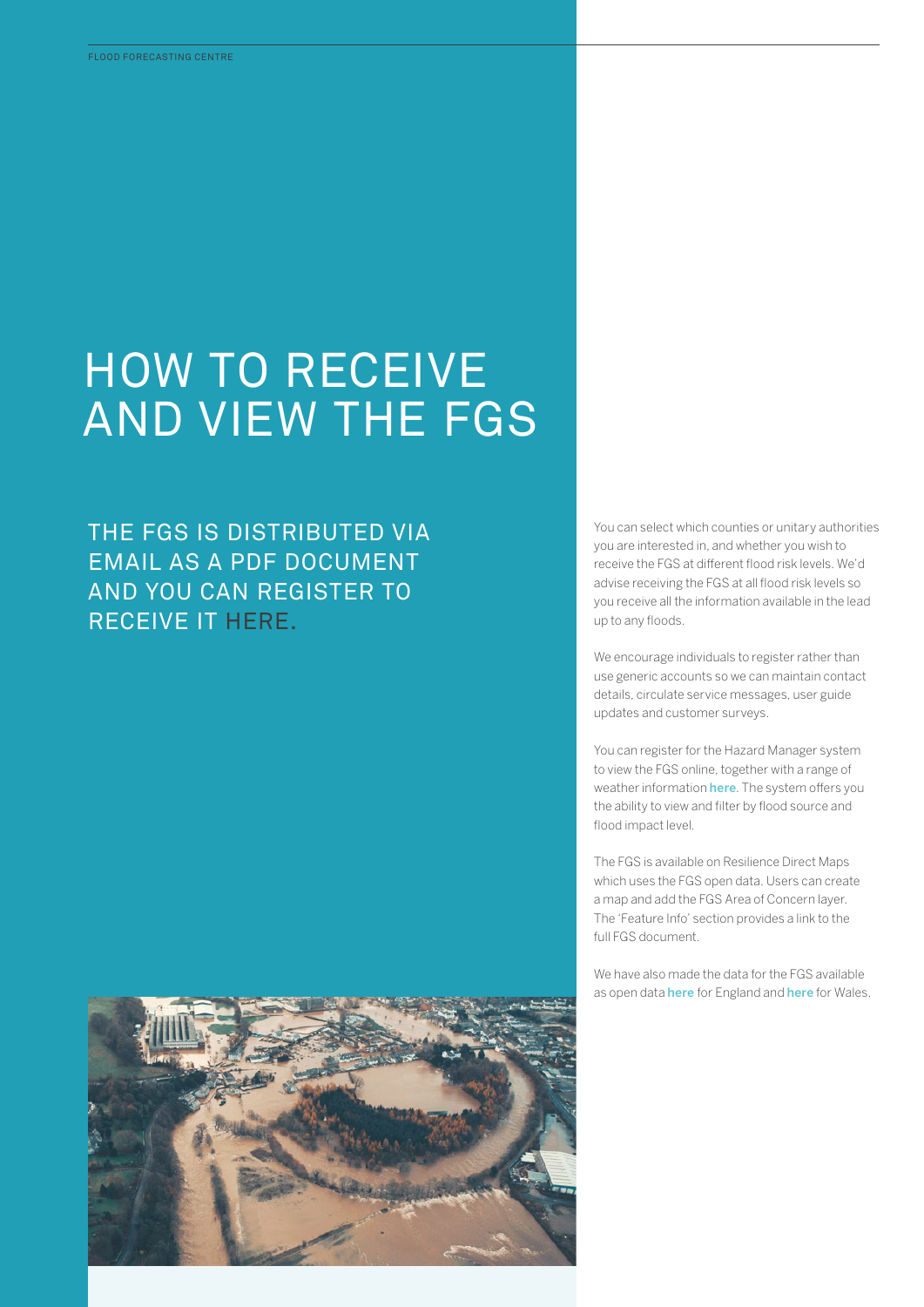## FLOOD RISK ASSESSMENT AND MATRIX

TO ASSESS THE LEVEL OF RISK WE TAKE INTO ACCOUNT A LARGE NUMBER OF WEATHER, CATCHMENT AND COASTAL FACTORS AND INFORMATION ON THE POTENTIAL IMPACT OF THESE FACTORS ON LOCAL COMMUNITIES.

Assessments are made in different ways for coastal/tidal, river, surface water and groundwater. These are then presented on a coloured, 4x4 risk matrix depending on the forecast impact and likelihood.

The flood risk matrix shows the assessment of impacts against likelihood for counties and unitary authorities in England and Wales for the five day period, for all sources of flooding.

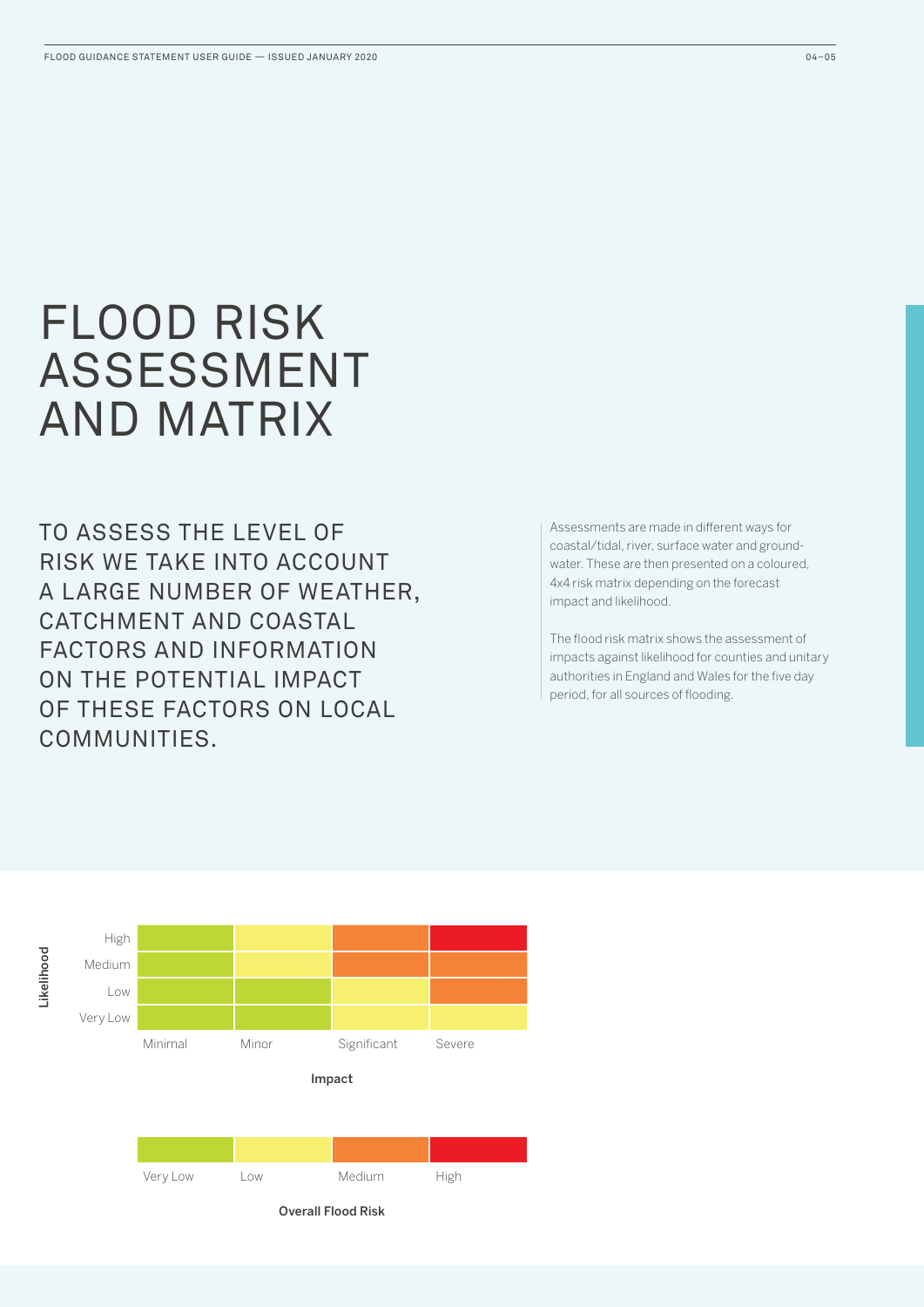# FLOOD RISK MATRIX GUIDANCE ON IMPACTS FLOOD FORECASTING CENTRE<br>
MATRI<br>
Mither From flo<br>
This tal<br>
from flo<br>
are sha<br>
confere<br>
confere<br>
confere<br>
CONDIC DISTUS LES<br>
This tal<br>
from flo<br>
centre<br>
confere<br>
are sha<br>
confere<br>
are sha

This table shows typical examples of impacts from flooding and aligns with the four columns in the Flood Risk Matrix. Detailed local impacts are shared at Flood Advisory Service telephone conferences.

|                  | <b>Minimal Impacts</b>                                                                                       | <b>Minor Impacts</b>                                                                                                                                       | <b>Significant Impacts</b>                                                                                                                           | <b>Severe Impacts</b>                                                                                                                                           |
|------------------|--------------------------------------------------------------------------------------------------------------|------------------------------------------------------------------------------------------------------------------------------------------------------------|------------------------------------------------------------------------------------------------------------------------------------------------------|-----------------------------------------------------------------------------------------------------------------------------------------------------------------|
| Risk to Life     | Not expected                                                                                                 | Individual risk for the more<br>vulnerable or for those<br>making decisions in<br>unfamiliar situations<br>(e.g. when crossing fords)<br>or rescuing pets) | Danger to life from fast<br>flowing / deep water /<br>wave overtopping / wave<br>inundation and physical<br>hazards (e.g. getting stuck<br>in water) | Danger to life from fast<br>flowing / deep water /<br>wave overtopping /wave<br>inundation and physical,<br>chemical or utility hazards<br>(e.g. electrocution) |
| Communities      | Isolated and localised<br>flooding of low-lying land<br>and roads                                            | Localised flooding of land<br>and roads                                                                                                                    | Some communities<br>temporarily inaccessible<br>due to flooded access<br>routes                                                                      | Communities cut off                                                                                                                                             |
|                  | Isolated instances of spray/<br>wave overtopping on<br>coastal promenades                                    | Localised flooding<br>(inc. waves) affecting<br>individual properties                                                                                      | Flooding affecting<br>properties and parts of<br>individual or multiple<br>communities                                                               | Widespread flooding<br>affecting large numbers<br>of properties and whole<br>communities                                                                        |
|                  | Not expected                                                                                                 | Local damage due to age<br>and/or condition of<br>structure                                                                                                | Damage to buildings/<br>structures                                                                                                                   | Extensive damage to and/<br>or collapse of buildings/<br>structures                                                                                             |
| Transport        | Little disruption to travel<br>although wet roads and<br>fords could lead to difficult<br>driving conditions | Local and short term<br>disruption to travel                                                                                                               | Widespread or long<br>duration disruption to travel                                                                                                  | Widespread and long<br>duration disruption<br>to travel. Motorists/<br>passengers becoming<br>stranded                                                          |
|                  |                                                                                                              |                                                                                                                                                            | Damage to transport<br>network (some route<br>closures)                                                                                              | Widespread damage to<br>transport network and<br>widespread route closures                                                                                      |
| <b>Utilities</b> | Not expected                                                                                                 | Localised and short term<br>disruption to utilities and<br>services                                                                                        | Disruption to utilities<br>and services                                                                                                              | Widespread/prolonged<br>disruption through loss<br>of utilities and services                                                                                    |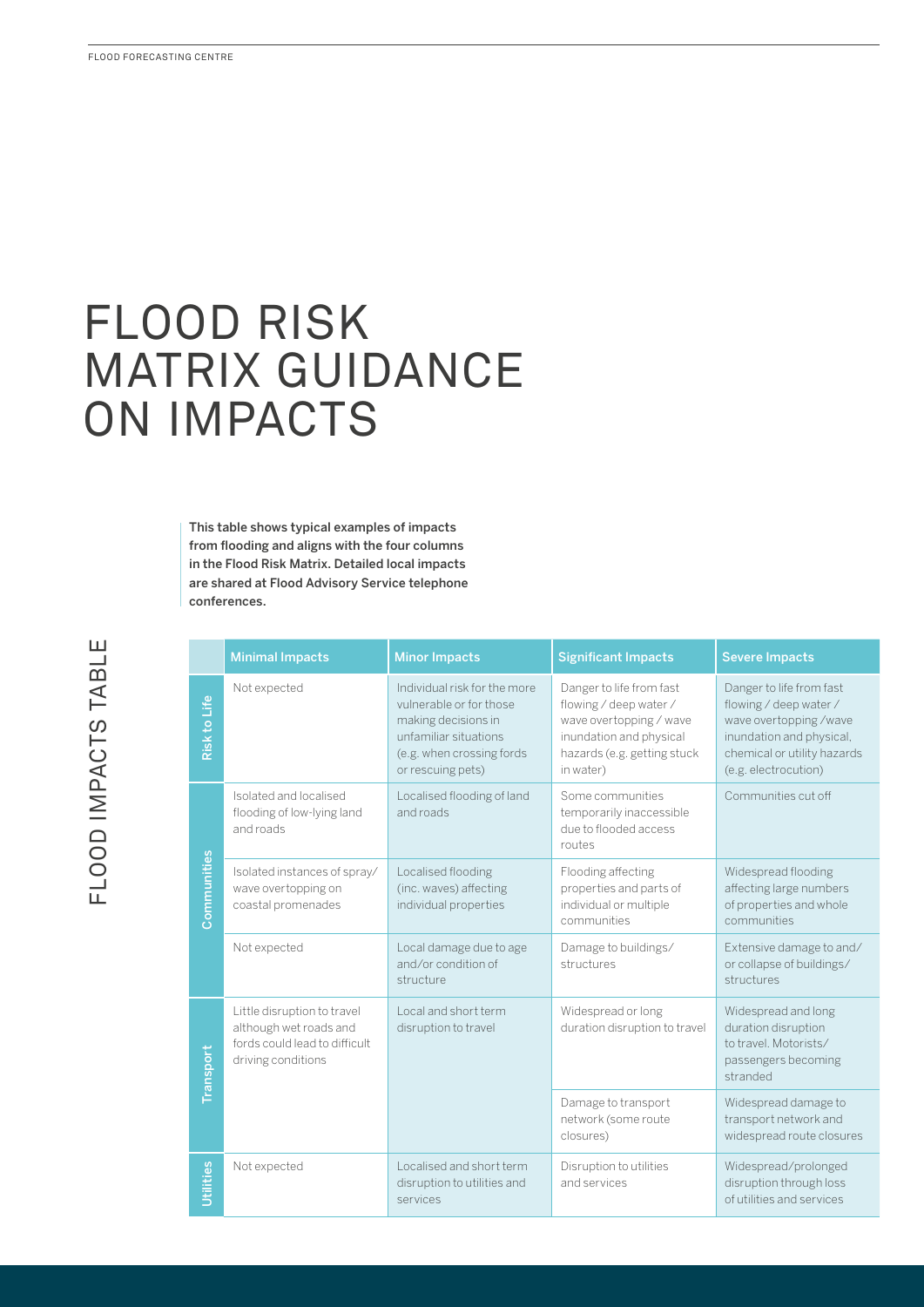## FLOOD RISK MATRIX GUIDANCE ON LIKELIHOOD

This table shows everyday language to describe the likelihood of impacts occurring with some examples and aligns with the four rows in the Flood Risk Matrix.

|                                         | <b>Very Low</b>                                                               | Low                                                                                   | <b>Medium</b>                                                                                                | <b>High</b>                                                                           |
|-----------------------------------------|-------------------------------------------------------------------------------|---------------------------------------------------------------------------------------|--------------------------------------------------------------------------------------------------------------|---------------------------------------------------------------------------------------|
|                                         | Possible but not expected                                                     | Possibly / Possible                                                                   | Probably / Probable                                                                                          | Expected                                                                              |
| ဖိ<br>$\frac{1}{\overline{2}}$<br>l ब्र | Minor impacts are possible<br>but not expected due to<br>high river levels in | Minor surface water<br>flooding impacts are<br>possible from further heavy<br>rain in | Significant flooding impacts<br>due to high river levels are<br>probable across the north<br>east of England | Minor surface water<br>flooding impacts are<br>expected from further<br>heavy rain in |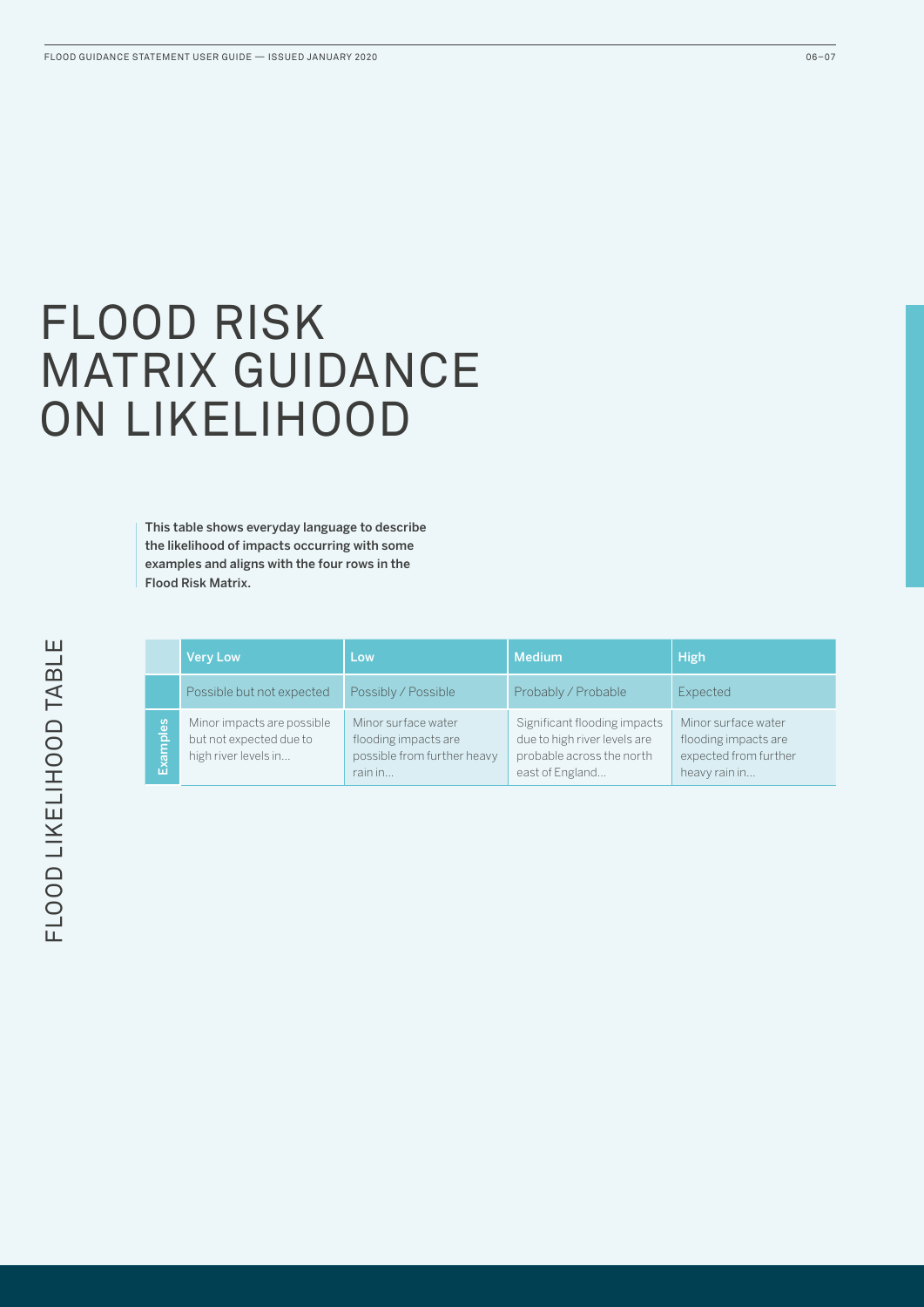## USING THE FLOOD RISK MATRIX

#### Our ability to assess flood risk varies across England and Wales.

Some floods can be forecast with greater accuracy than others at different lead times. The weather, the nature of catchments and coastlines and the condition of assets all affect how well we can assess flood risk.

The Local and National Flood Advisory Service telephone conferences have an important role in communicating consistent understanding of the overall flood risk, local detail and the confidence in our forecasts. This enables responders to prepare for the right level of response to minor, significant or severe floods.

For responders familiar with scenario planning terminology as part of their risk management approach, the FGS provides an assessment of the reasonable worst case for flood impacts by source and county over time. This is defined in the forecasting glossary later in this document.

The flood risk matrix (below) shows some of the different flood risk assessments that can be made, yet still share a common flood risk level and colour. A feel for the frequency of these assessments is also provided.



Impact

1 Quite common, minor impacts are probable.

2 Very frequent – minor impacts are possible, but the likelihood is too low to increase the overall flood risk.

**3** More unusual, significant flooding impacts are probable.

4) Fairly common. A low likelihood event, but significant flooding impacts are possible.

**5** Rare; potentially severe event is possible though not expected, highlighted at longer lead times and this gives useful early notice.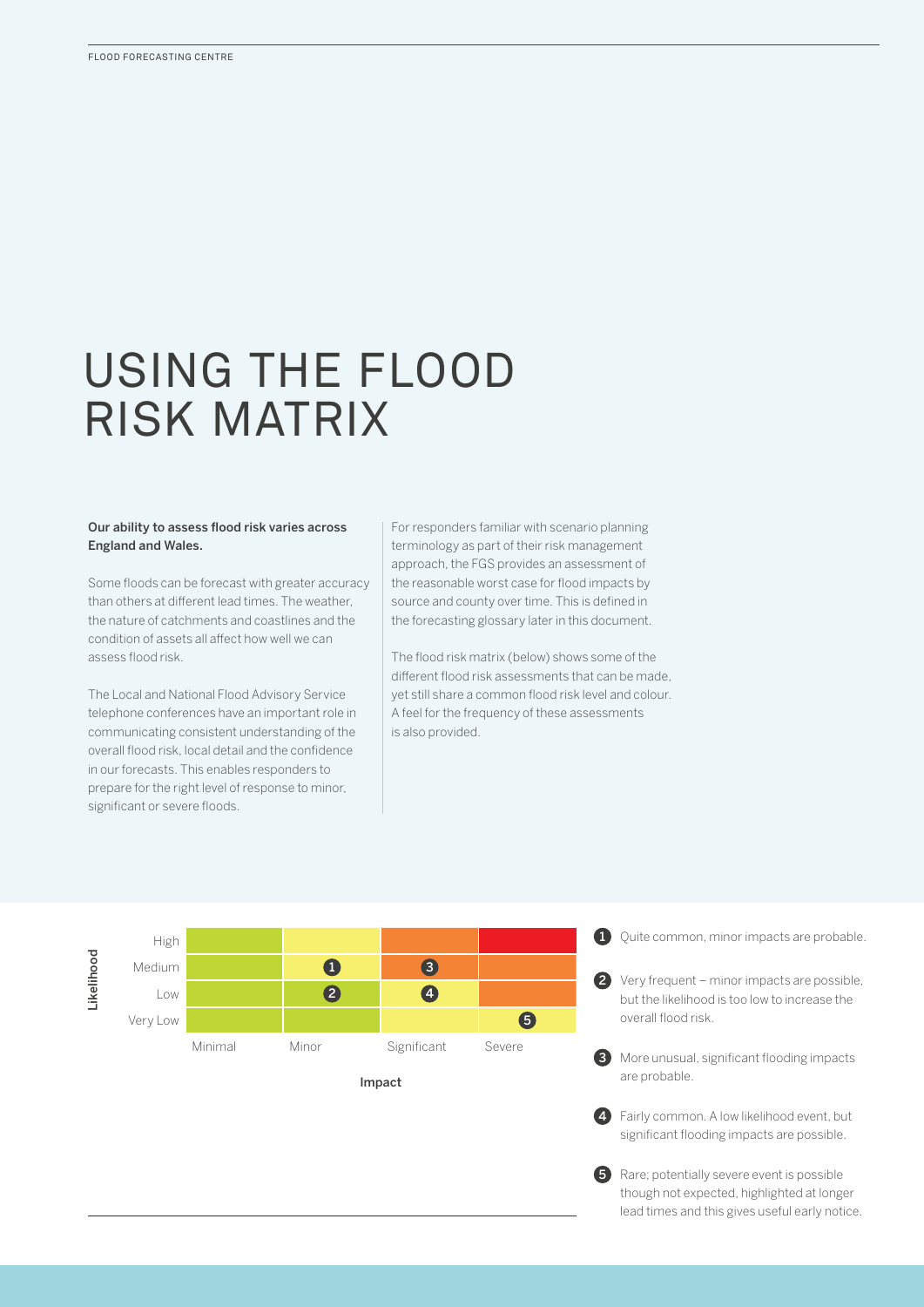## FORECASTING GLOSSARY

WE AIM TO USE PLAIN ENGLISH WHERE WE CAN. WE KNOW FROM EXPERIENCE THAT WITH MANY INDIVIDUALS FROM MANY SECTORS INVOLVED IN PREPARING FOR, AND RESPONDING TO, FLOODING IT IS WORTH SHARING OUR KEY CONCEPTS AND DEFINITIONS TO HELP REDUCE ANY CONFUSION.

#### KEY CONCEPTS

- **Risk** is a combination of likelihood and *impact*.
- Certainty and uncertainty exist in forecasting both likelihood and impact.
- Confidence is used to qualify our forecasts; it is usually described qualitatively as low, medium or high, taking uncertainty into account.

#### DEFINITIONS

Confidence: A forecaster's expert judgement of an outcome or risk assessment occurring, expressed in terms of low, medium or high confidence.

Impact: The effects of flooding on people and the environment. For flooding we categorise impacts as minimal, minor, significant or severe.

Likelihood: A qualitative term describing the chance of something happening, normally in terms of very low, low, medium or high likelihood, and with the everyday phrases possible but not expected, possible, probable and expected.

Risk: Risk is the combination of likelihood and impact.

Scenario planning: A method used to plan for the future based on agreed scenarios. For flood forecasting we use two scenarios: a Best Estimate and a Reasonable Worst Case.

- Best Estimate Scenario: what should happen. A forecaster's assessment of the middle range of rainfall, river or groundwater levels or coastal conditions and impacts that may occur.
- Reasonable Worst Case Scenario: what could happen. A forecaster's assessment of the upper range of rainfall, river or groundwater levels or coastal conditions and impacts that may occur. This scenario is presented in the FGS.

The likelihood of either scenario occurring changes over time (and we describe likelihood in terms of possible but not expected, possible, probable or expected)

#### Stress testing

Where flood models are manipulated to test the scenarios that are under consideration. Stress testing is done at times of higher flood risk for rivers and the coast.

#### Uncertainty (and certainty)

Having limited knowledge so it is impossible to exactly describe the environment (e.g. the weather) a future outcome (e.g. river forecasts) or more than one possible outcome (e.g. significant or severe impacts).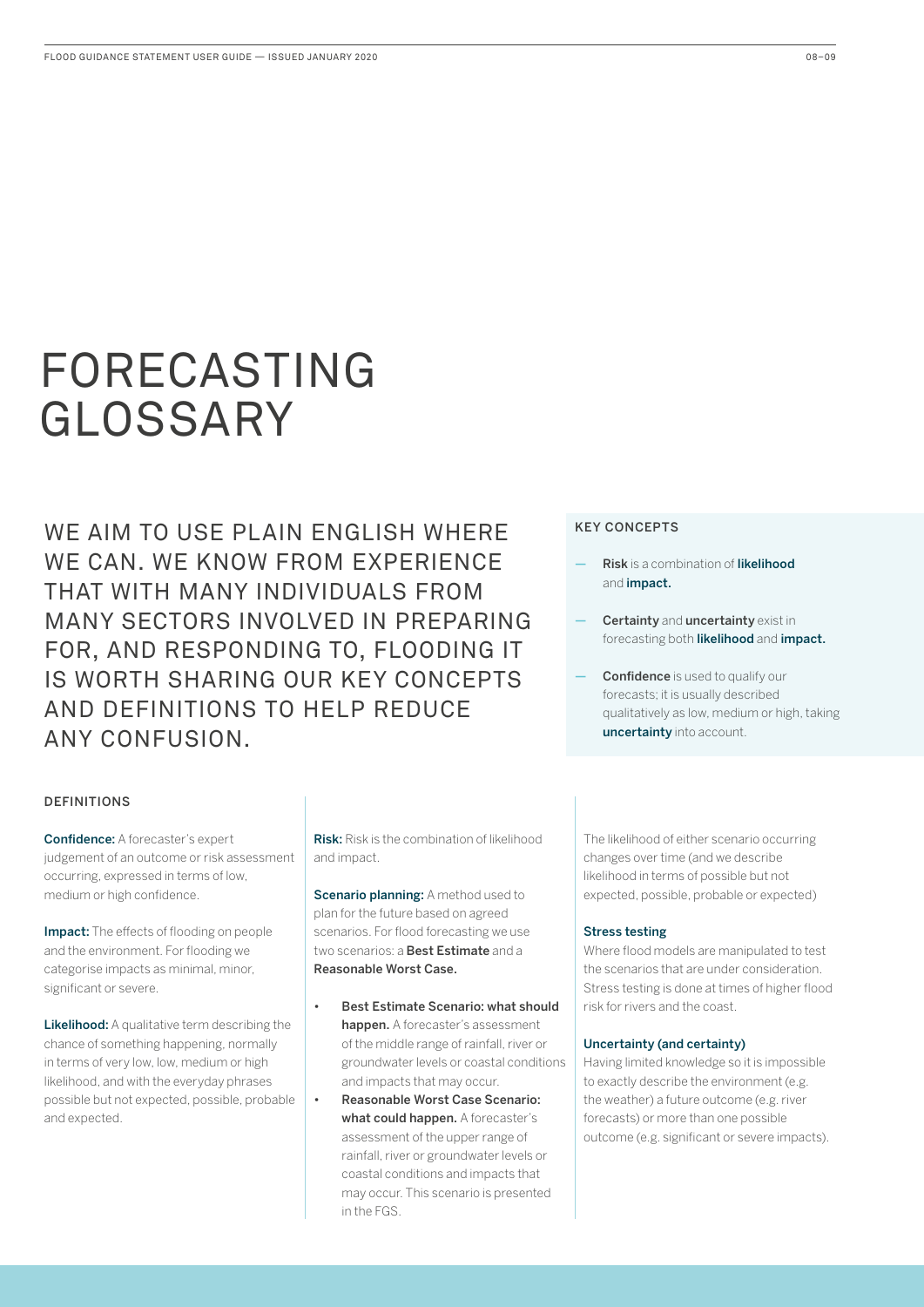## FGS SECTIONS

#### DAILY MAPS BY COUNTY AND UNITARY AUTHORITY

Five maps of England and Wales showing overall flood risk from any flood source for each county or unitary authority.

#### TREND SINCE LAST FGS

Below the daily maps, a trend arrow gives a national overview of the overall forecast trend direction compared to the previous FGS issue. Each forecast day is compared against the same day from the previous issue and the national trend highlighted. There are three options - increased, decreased or steady.

#### HEADLINE

The headline emphasises the impact severity first and then the likelihood. This should enable responders to understand more rapidly the scale of action which may be required.

#### AMENDMENTS IN THIS UPDATE

An optional section which provides the reason for issuing an updated FGS. This can be to amend a forecast, add extra information, or correct a mistake.

#### SPECIFIC AREA OF CONCERN MAPS

One or more detailed maps are included as needed, even for Very Low risk situations when minor impacts are possible. Each flood risk area is labelled with the impact, likelihood, flood source, duration, position in the flood risk matrix and any additional information. In situations when there are multiple sources of flooding with different risk levels, letters indicating the sources are shown in the mini flood risk matrices.

#### Specific Areas of Concern Map 1: Thursday 6 July

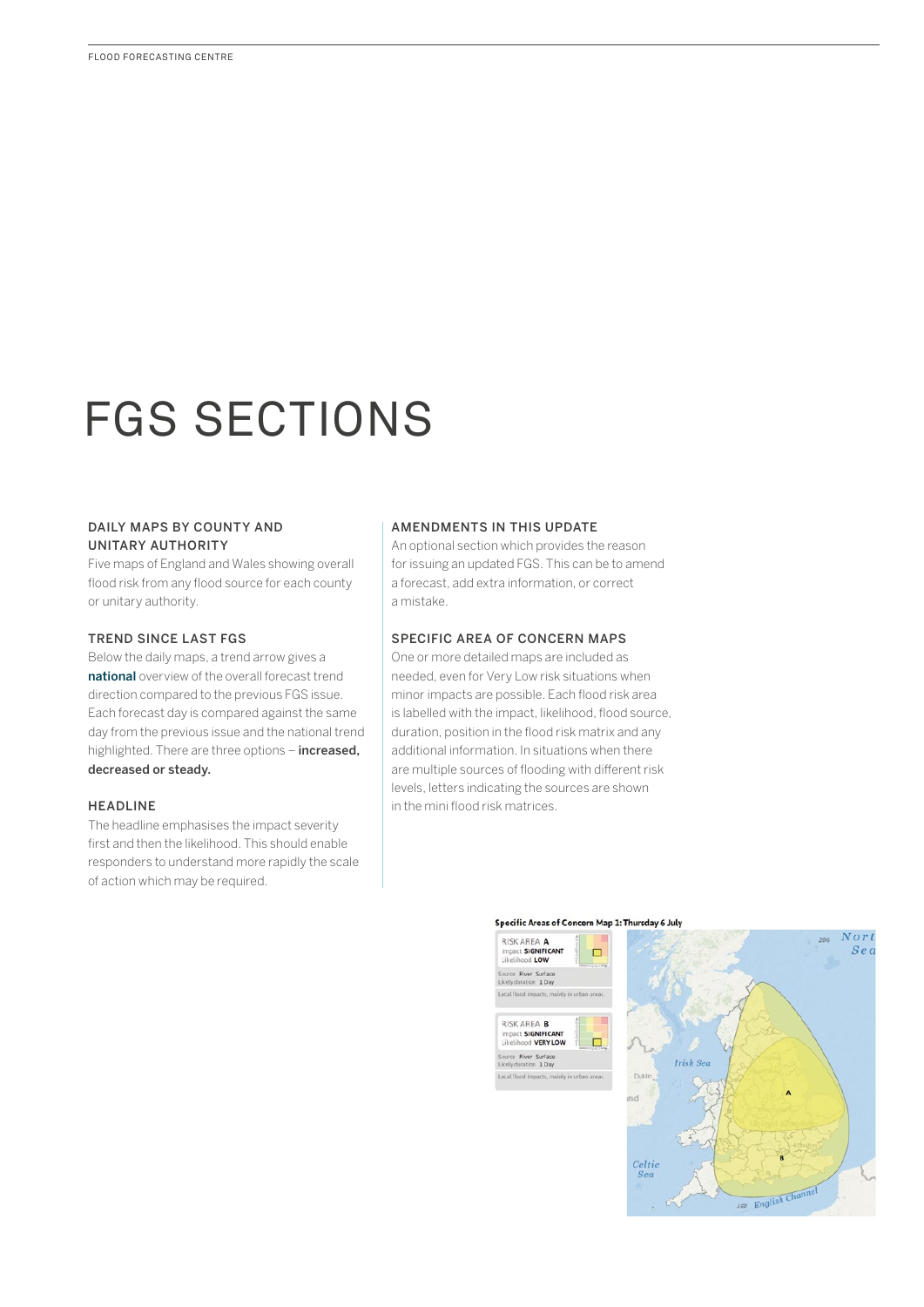#### ASSESSMENT OF FLOOD RISK

Our professional judgement and confidence in the flood risk assessment and the factors considered when determining the appropriate risk level, for each source of flooding. Sections are in priority order may include whether the flood risk is improving, staying the same or deteriorating.

#### 6–10 DAY FORECAST

Description of any significant or severe flood impacts in this period will be included as needed.

#### NEXT STATEMENT DUE

This time and date will tell you when the next planned FGS is due, which is useful in periods of heightened flood risk when multiple statements may be issued.

#### CONTACT DETAILS

Our consultancy service for the FGS is available for all Category 1 & 2 responders. For detailed local discussion we advise you to use your local Environment Agency, Natural Resources Wales and Met Office contacts.

We welcome your feedback. Please contact us by telephone: 0300 12345 01 or email: [ffcenquiries@environment-agency.gov.uk](mailto:ffcenquiries@environment-agency.gov.uk)